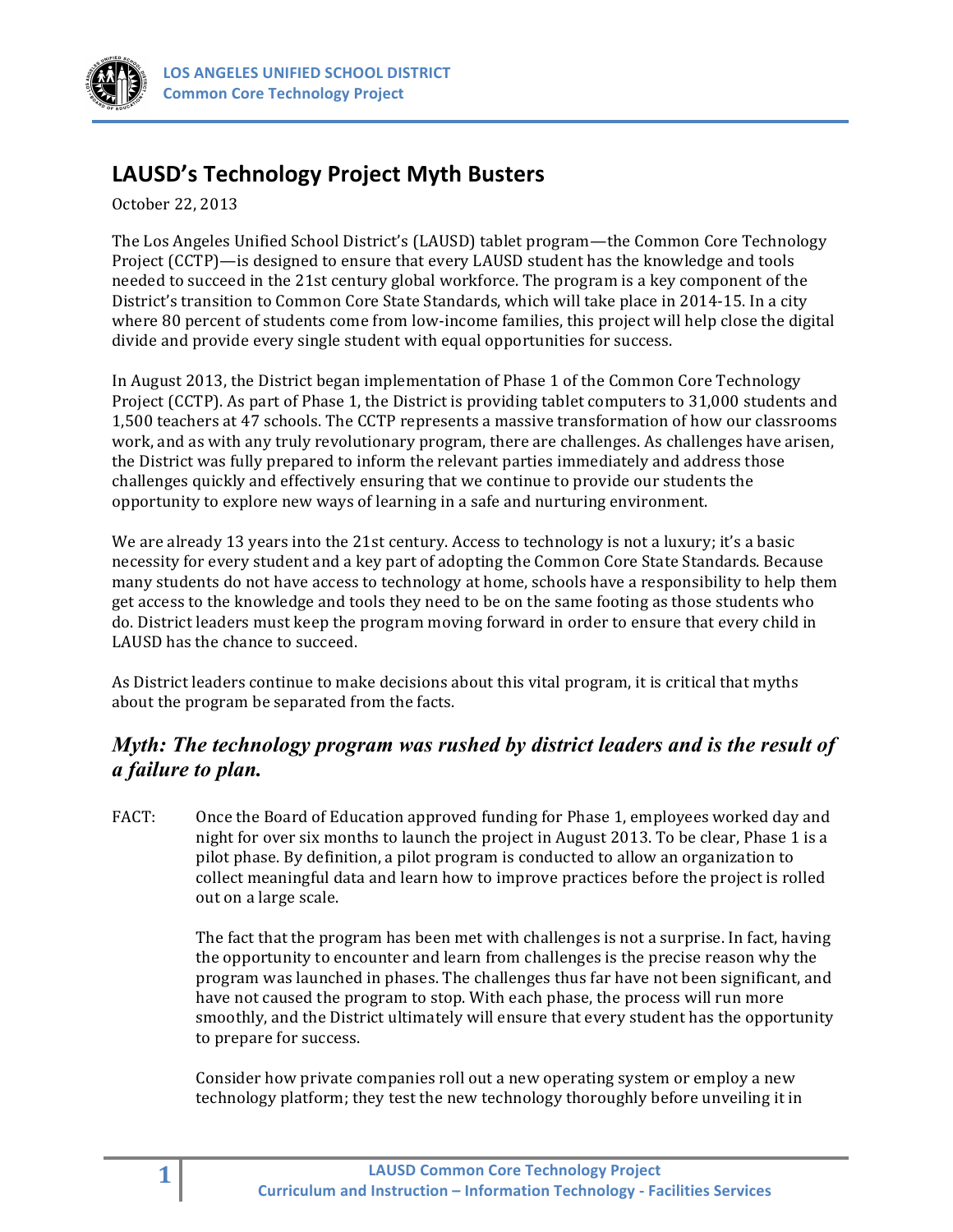

"prime time." It is the same with the Common Core Technology Program, except that we do not have the luxury of conducting our pilot behind closed doors. We have been met with challenges as expected and have addressed them in full public view. As we move forward, students across the district will benefit from the lessons learned during the pilot phase and beyond.

## *Myth: There has been widespread "hacking" of tablets, security breaches and wireless failures.*

FACT: No student has hacked into a device, compromised security, nor has any wireless system failed to function. In truth, some enterprising high school students were able to switch the settings on their tablet in order to access non-educational content outside the District's firewall. Of the 20,000 tablets that have been provisioned to date, less than two percent were impacted. Even so, the District was able to learn immediately when students made changes, and intervened appropriately to take control of the situation. Our conversations have continued with students about why they did what they did and what they need in their learning environments. We are making sure we're not being overzealous in our restrictions while still working to ensure their safety.

> Future software releases for the tablets are expected to include better safeguards against student tampering and provide the school district with new ways to ensure only District-issued applications are used.

## *Myth: There is no district-wide policy stating who is responsible if a tablet is lost or stolen.*

FACT: The technology project is an opportunity for the District to engage students in lessons about responsibility. The District has always held every student accountable for treating District-issued property with respect, including everything from textbooks to art supplies to calculators. Tablets are no different. Even so, as part of our Cyber Security Awareness Campaign, we expect each student to sign a statement acknowledging his or her obligation to use the technology responsibly and to keep the technology protected and safe.

> Under California law, parents are responsible for District property held in the possession of their children, which includes technology devices. District leaders have made it clear they will only hold students and parents responsible when loss or damage is the result of willful negligence. Furthermore, the District has built safeguards into the program to prevent loss or damage, including equipping tablets with covers and tracking systems to help recover lost or stolen tablets.

> On the issue of safety, the District has stressed that it does not want student safety to be jeopardized as tablets are introduced to the schools. The Los Angeles School Police Department is collaborating with twelve other law enforcement agencies across Southern California to ensure our students stay safe and that any potential criminals are taking a very high risk for very little reward should they intend any harm to our students. Public outreach is a major part of this initiative.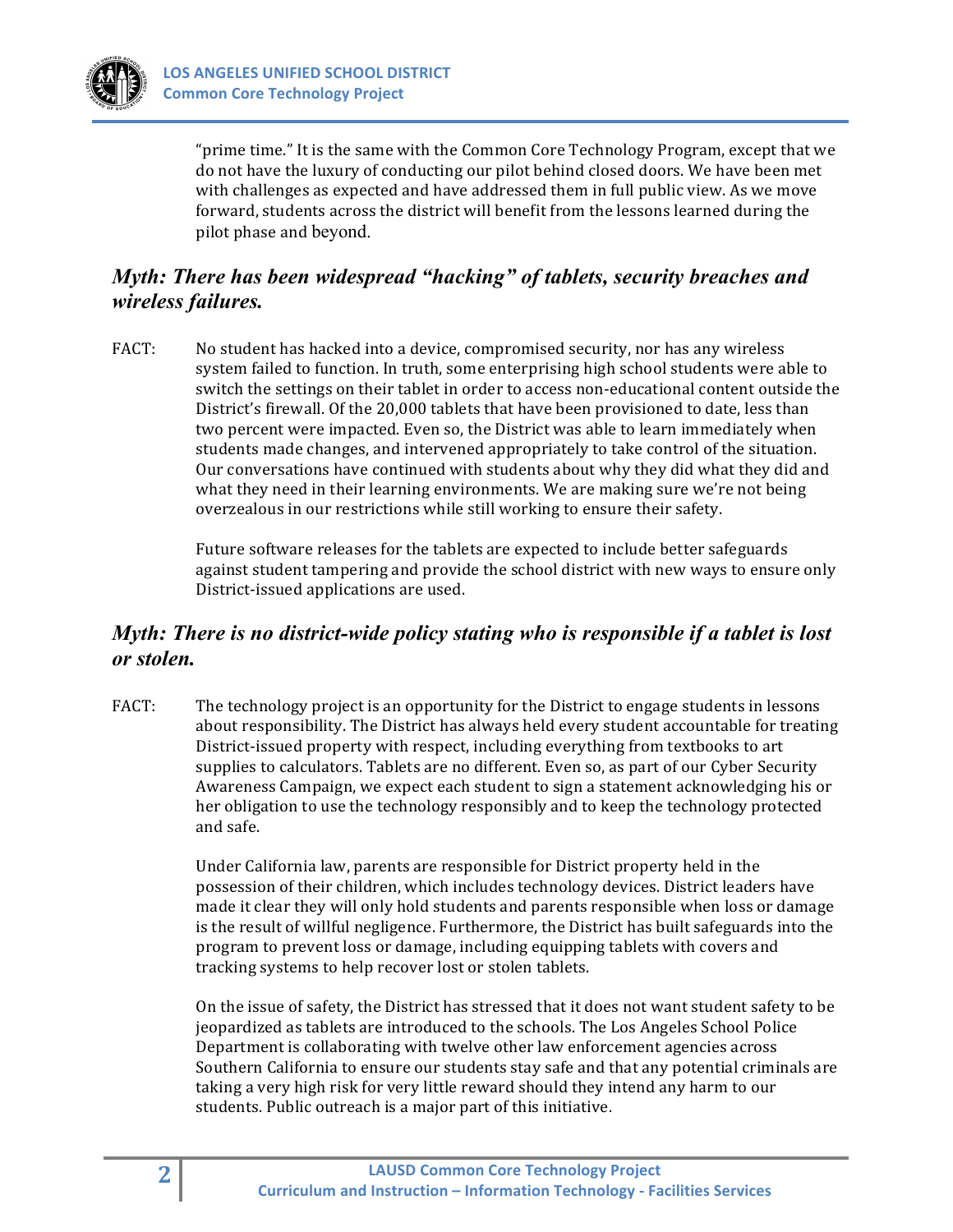## *Myth: The tablet program is a waste of money.*

FACT: The Common Core State Standards call for every student in every grade to use technology proficiently just as they are expected to master high standards in English language arts and math. The only way to make this happen is to put the technology into the hands of every student.

> Of course, the technology comes at a cost. Providing the right learning materials has always come at a cost. Fortunately, we are able to use the technology portion of \$7 billion in capital bonds to invest in this necessary transformation.

As learning materials become increasingly digital, the District will reinvest the money it used to spend on textbooks in more advanced learning technologies, which—unlike traditional textbooks—can be updated in real time with new discoveries or new methods of learning as well as offer students the interactive experience they need to be prepared for 21<sup>st</sup> century life.

#### *Myth: The software on the tablets is useless and unstable.*

FACT: In addition to holding students to high standards in English language arts and math, the Common Core State Standards adopted by all school districts in California mandate that students in all grades be familiar with and proficiently use technology, the Internet, and digital tools.

> The software that is loaded onto LAUSD tablets is aligned to the Common Core State Standards. The software includes lessons and activities that teachers can integrate into the classroom setting. Also, the e-curriculum is designed so that roughly 90% can be accessed off-line, so a student does not need to be connected to the Internet at all times in order to learn.

#### *Myth: The district forgot to buy keyboards.*

FACT: The District has always had a plan to purchase keyboards as part of the CCTP. The importance of physical keyboards pertains to standardized tests that students will ultimately take online. It is important to know that the District will not administer these tests until the 2014-2015 school year. As such, the District is taking the time necessary to be strategic about keyboard purchases to ensure they meet technological requirements and are purchased in the most cost effective manner possible.

#### *Myth: The district needs to slow down or scrap the tablet program.*

FACT: As this is more of an opinion than a myth, there are many who hold the opinion that the District is not working fast enough to provide the 21st century learning experience our students need. In 2013, access to technology is not a luxury; it is a vital necessity. The